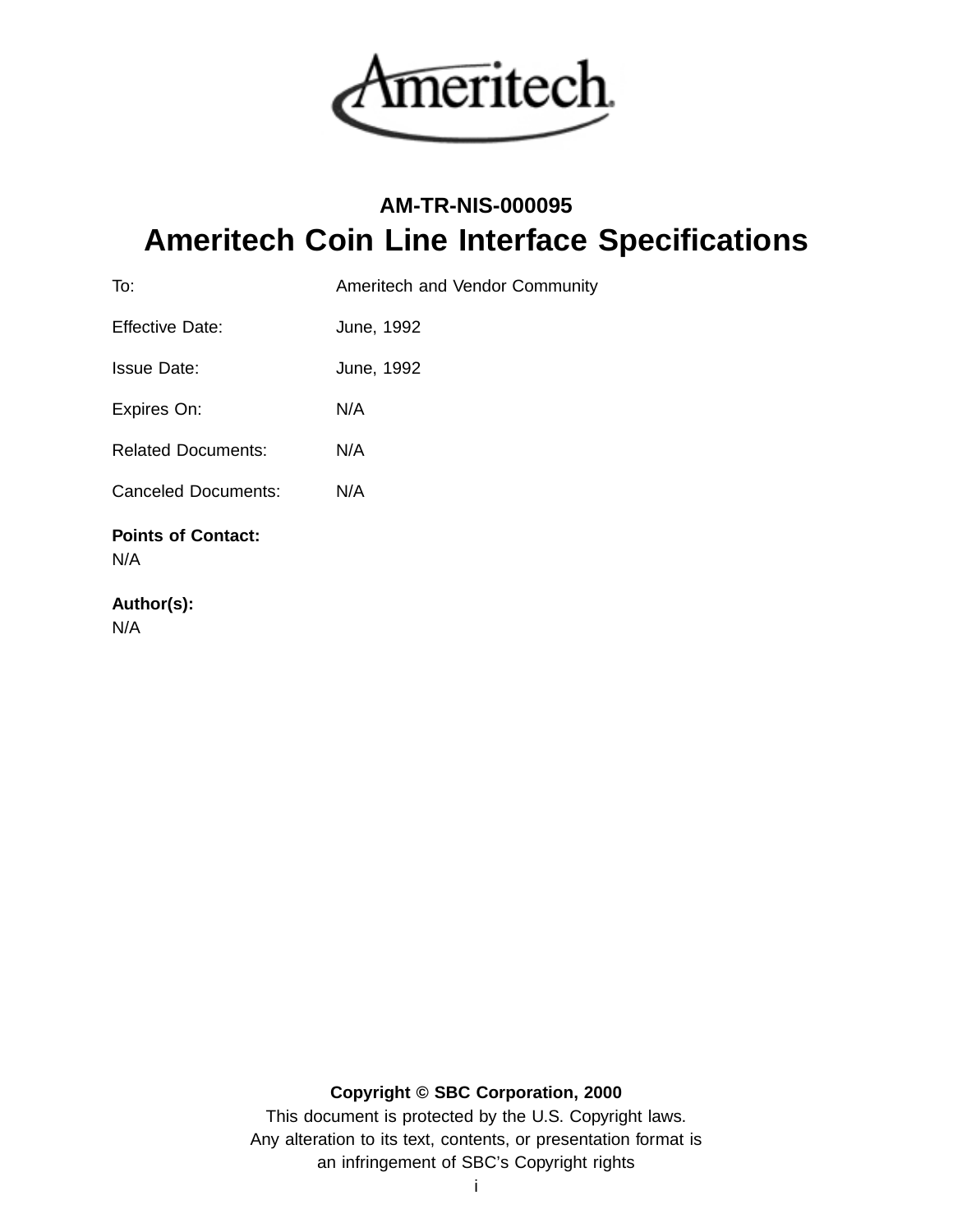| <b>AM-TR-NIS-000095</b> |  |
|-------------------------|--|
| <b>June, 1992</b>       |  |

# **Table of Contents**

| <b>GENERAL</b><br>1.        |                   |                                        | 3              |
|-----------------------------|-------------------|----------------------------------------|----------------|
|                             | 1.1.              | <b>Coin Line Service</b>               | 3              |
|                             | 1.2.              | Change and Reissue                     | 3              |
| COIN LINE DESCRIPTION<br>2. |                   |                                        | 3              |
|                             | 2.1.              | <b>Dial Tone First</b>                 | $\overline{4}$ |
|                             | 2.2.              | Local Coin Call with Overtime          | $\overline{4}$ |
|                             | 2.3.              | Automated Coin Toll Service (ACTS)     | $\overline{4}$ |
|                             | 2.4.              | <b>Touch Tone</b>                      | 5              |
|                             | 2.5.              | Loop Start Operation                   | 5              |
|                             | 2.6.              | <b>Touch Tone Fraud Prevention</b>     | 5              |
| 3.                          |                   | COIN LINE SIGNALING PROTOCOL           | 5              |
|                             | 3.1.              | General                                | 5              |
|                             | 3.2.              | Signaling                              | 6              |
|                             | 3.3.              | <b>Coin Operation Signaling</b>        | $\overline{7}$ |
|                             | 3.4.              | <b>Operator Systems Coin Signaling</b> | 8              |
| 4.                          | <b>POWER</b>      |                                        | 9              |
| 5.                          | <b>REFERENCES</b> |                                        | 9              |

# **Copyright © SBC Service, Inc. 2000**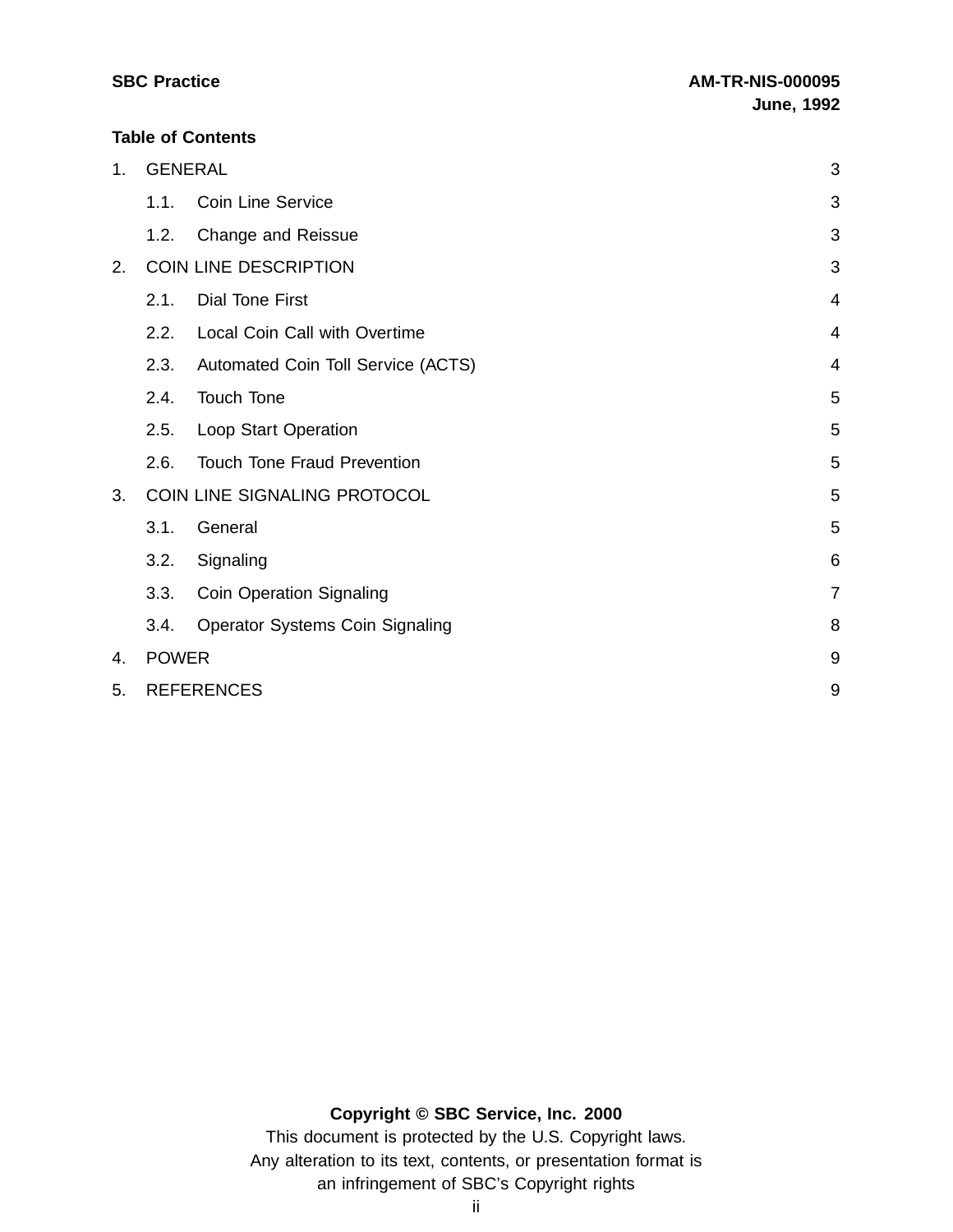# **TECHNICAL REFERENCE NOTICE**

This Technical Reference is published by Ameritech to provide a technical description of the Ameritech Coin Line Service.

Ameritech reserves the right to revise this document for any reason, including, but not limited to, conformity with standards promulgated by various agencies, utilization of advances in the state of the technical arts, or the reflection of changes in the design of any equipment, techniques or procedures described or referred to herein.

**AMERITECH MAKES NO REPRESENTATION OR WARRANTY, EXPRESS OR IMPLIED, WITH RESPECT TO THE SUFFICIENCY, ACCURACY, OR UTILITY OF ANY INFORMATION OR OPINION CONTAINED HEREIN. AMERITECH EXPRESSLY ADVISES THAT ANY USE OF OR RELIANCE UPON THIS TECHNICAL REFERENCE IS AT THE RISK OF THE USER AND THAT AMERITECH SHALL NOT BE LIABLE FOR ANY DAMAGE OR INJURY IN-CURRED BY ANY PERSON ARISING OUT OF THE SUFFICIENCY, ACCURACY, OR UTILITY OF ANY INFORMATION OR OPINION CONTAINED HEREIN.**

This document is not to be construed as a suggestion to any manufacturer to modify or change any of its products, nor does this document represent any commitment by Ameritech or any Ameritech operating company (AOC) to purchase any product, whether or not it provides the described characteristics.

Ameritech does not recommend products, and nothing contained herein is intended as a recommendation of any product to anyone.

Nothing contained herein shall be construed as conferring by implication, estoppel, or otherwise any license or right under any patent, whether or not the use of any information herein necessarily employs an invention of any existing or later issued patent.

Ameritech reserves the right not to offer any or all of these services and to withdraw any or all of them at any future time.

Document may be ordered from Ameritech by contacting the Document Order Center at (847) 248-4324.

#### **Copyright © SBC Service, Inc. 2000**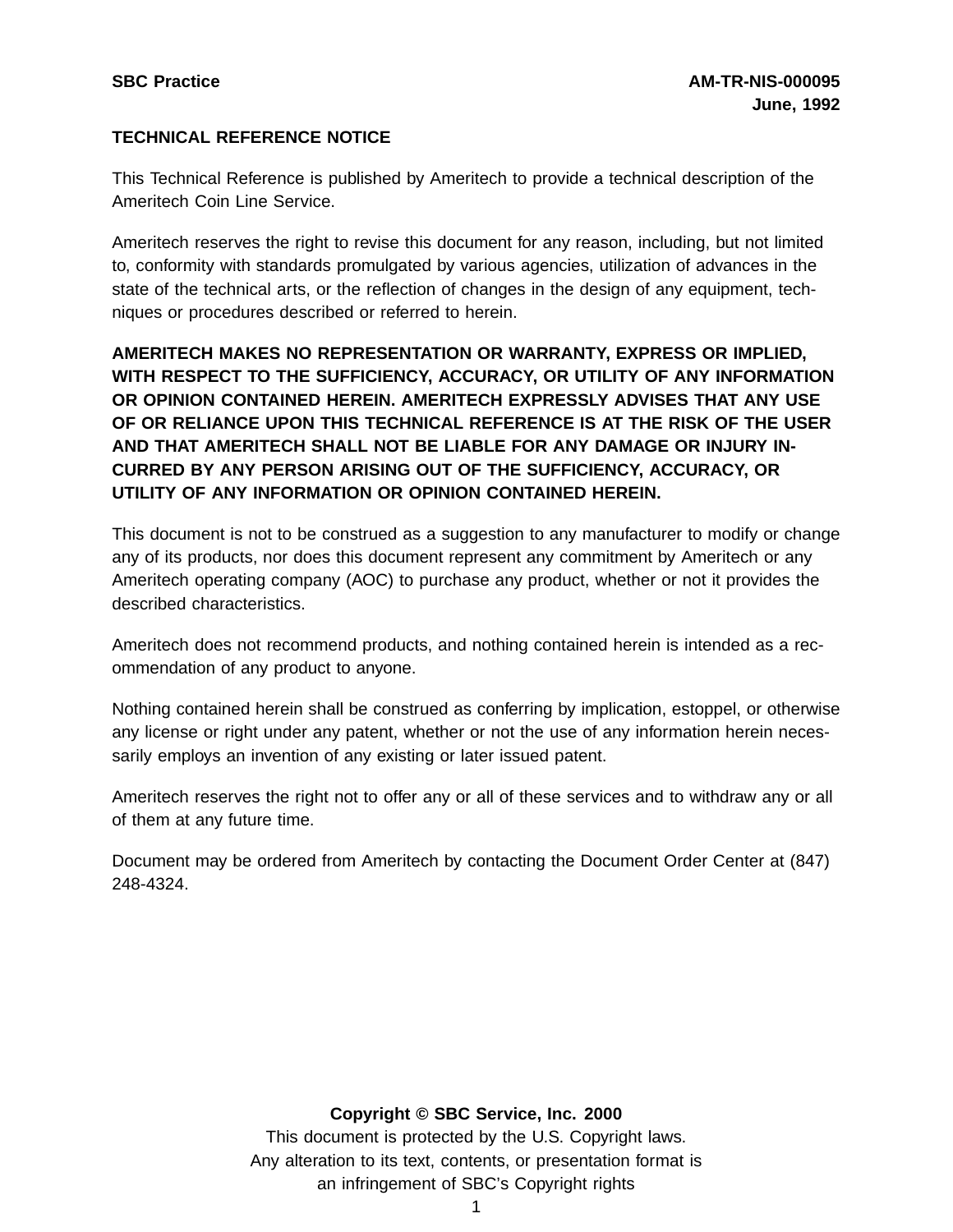# **Copyright © SBC Service, Inc. 2000**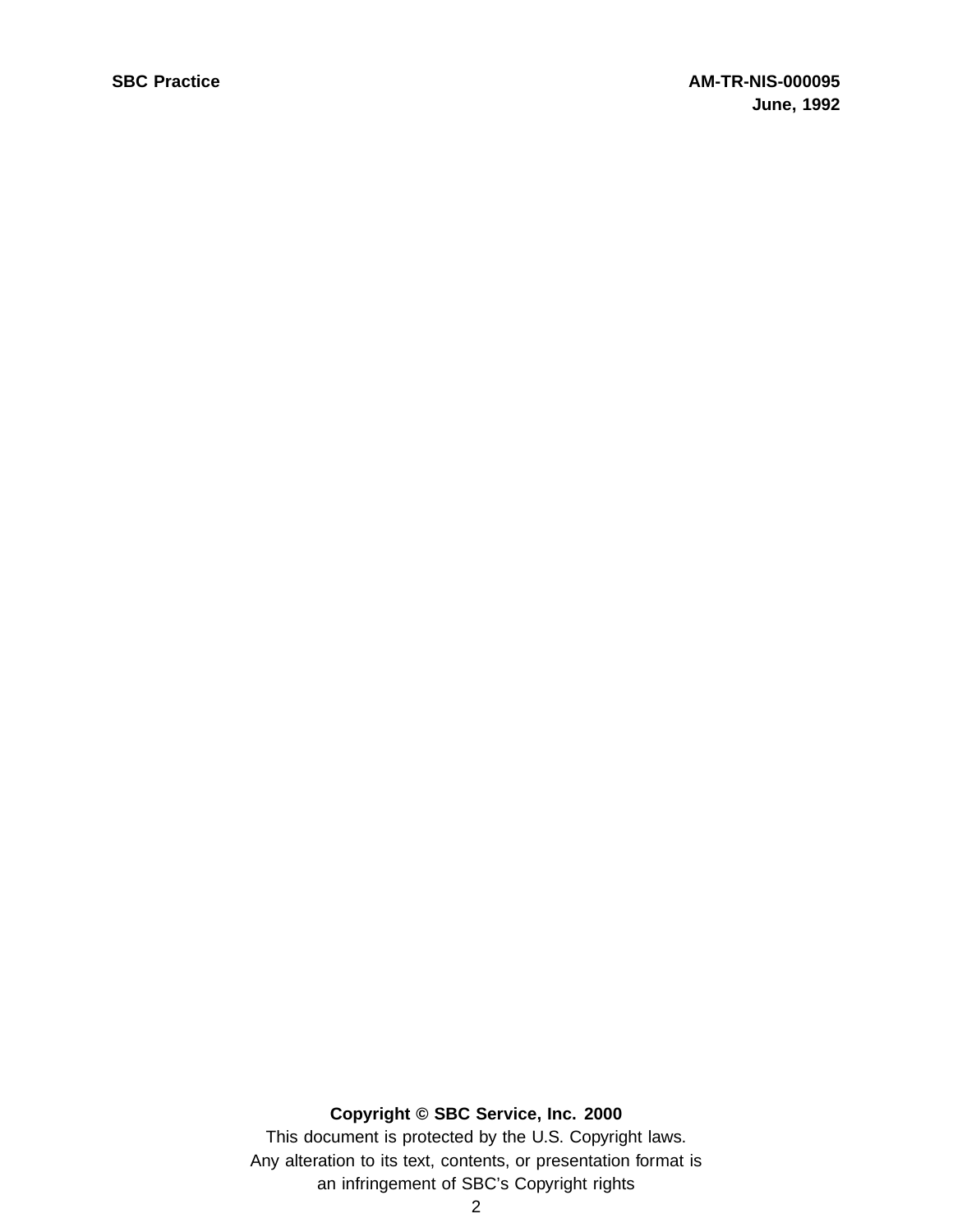# **1. GENERAL**

This document describes the Network Interface (NI) specifications for the Ameritech Coin Line Service. Specifications as provided for a coin line interface as shown on Figure 1.

# **1.1. Coin Line Service**

Coin Line Service is offered as a means to provide a public coin telephone service line to work with a properly equipped coin telephone set. This service will allow the third-party provider of public coin telephones to connect to the Ameritech operating company (AOC) coin control circuits in the local central office. The central office coin control circuits provide most of the coin control functions for the telephone set. Coin Line Service may not be available in all Ameritech central offices.

# **1.2. Change and Reissue**

Changes contents or reissued documents will be noted in this section.





# **2. COIN LINE DESCRIPTION**

Coin line service is provided to allow a calling customer to originate a call and to pay for the call at the coin telephone set.

The coin line service has the following features:

Dial Tone First

# **Copyright © SBC Service, Inc. 2000**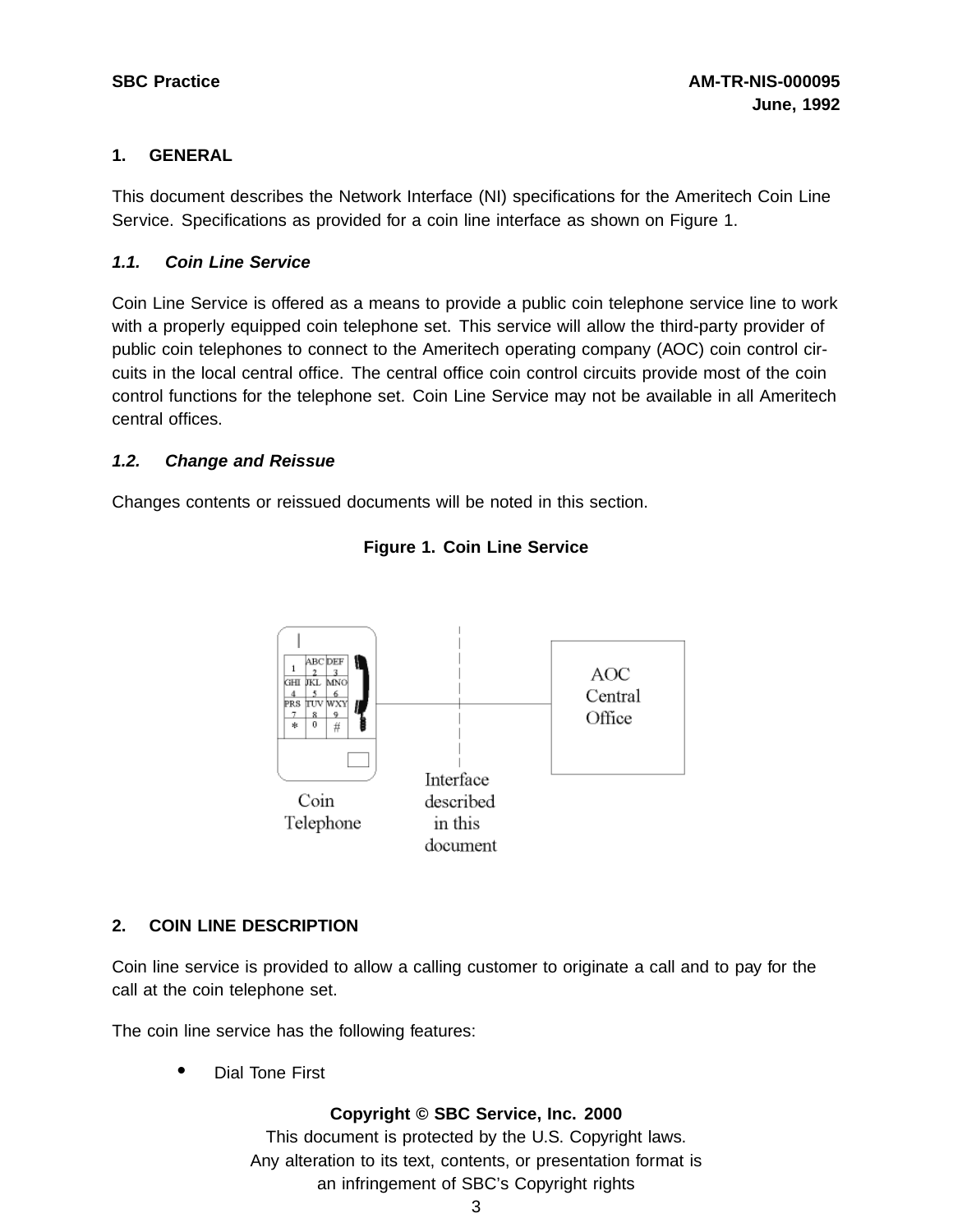- Local Coin with Overtime
- Coin Overtime Announcement
- Automatic Coin Toll Service (ACTS)
- Touch Tone
- Loop Start Operation
- Touch Tone Fraud Prevention

# **2.1. Dial Tone First**

The dial-tone-first option provides dial tone without an initial coin deposit. This option not only demonstrates the operational status of the coin station but also permits customers to dial certain calls without requiring an initial coin deposit. These include assistance calls to the operator, station-to-station tool calls, person-to-person calls, collect calls, credit card calls, toll information calls and three-digit service codes. When dialing a number with no deposit required, the number can be dialed immediately after dial tone is received and the call is allowed to proceed. When dialing a number that requires a deposit, the initial deposit should be made and the desired number dialed. When a deposit is required and the calling coin customer completes dialing without depositing the initial rate, a recording directs the customer to hang up and try the call again after first depositing the necessary coin(s).

# **2.2. Local Coin Call with Overtime**

In areas with overtime charging, a local coin call is divided into two distinct periods: initial and overtime. The initial period begins after the called party answers. Between 24 and 30 seconds prior to the end of the initial period, the initial deposit is automatically collected by the network. (Customer hears movement of coins.) The sound of coins being collected is an indication to the coin customer that the initial period is near completion and that the customer must either hang up or make an overtime deposit in order to continue uninterrupted.

If the coin has not been deposited at the end of the initial period, an announcement prompts the coin customer for the overtime deposit. If the deposit cannot be obtained, the network will disconnect the call.

# **2.3. Automated Coin Toll Service (ACTS)**

The implementation of the ACTS feature has no effect on the present customer procedures required for a coin toll call. Upon receipt of dial tone the customer dials one plus the 7- or 10-digit called number. The customer receives an announcement stating the required charges and then

# **Copyright © SBC Service, Inc. 2000**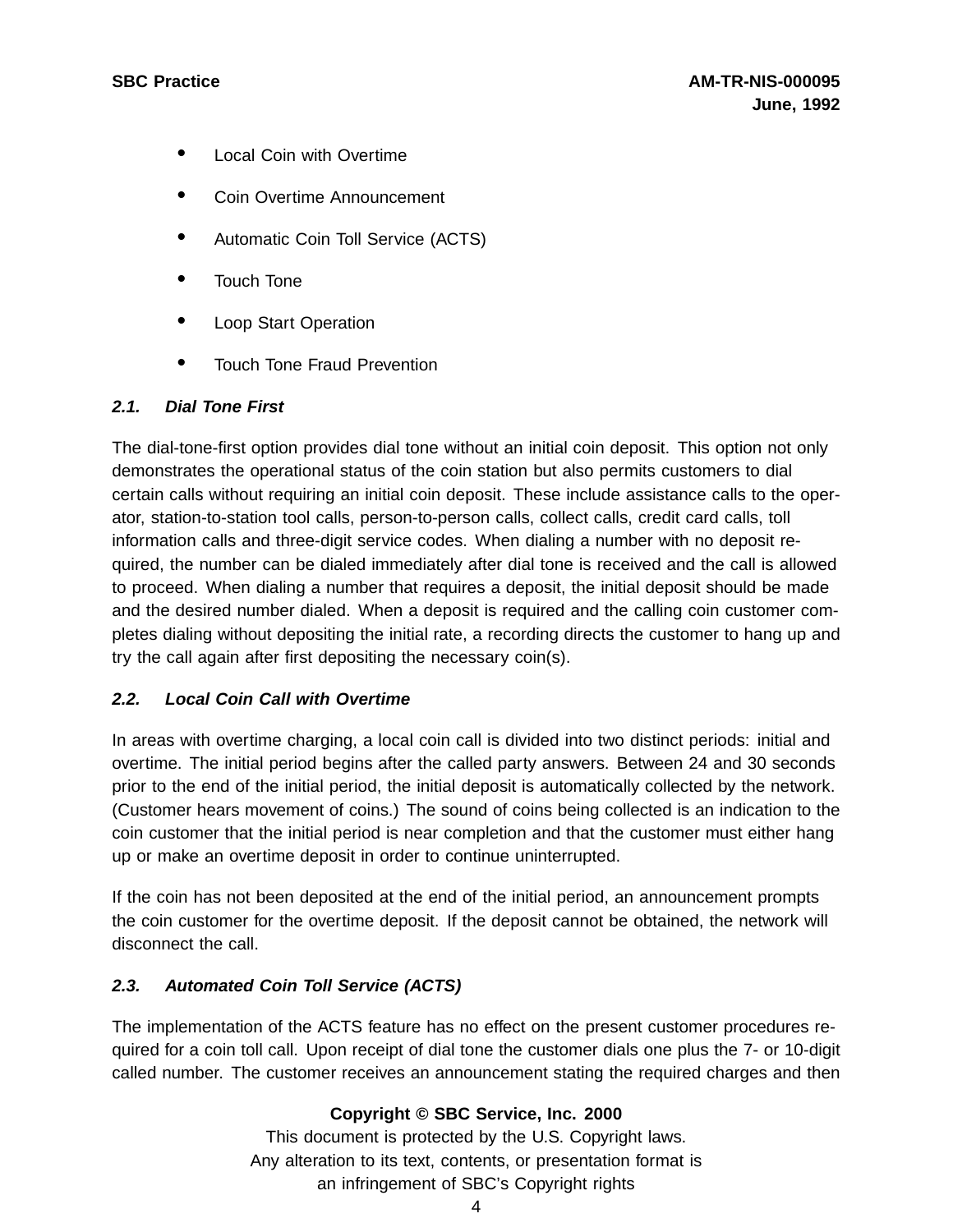deposits the correct amount of coins. After the required rate has been deposited, the call is permitted to proceed. Upon approaching the end of the initial period the initial deposit is automatically collected by the network. An announcement may be sent to inform the customer the initial period is ending. The announcement asks the customer if he (she) wishes to continue the call, to signal by flashing the switch hook when the call is completed.

If the customer hangs up within the prescribed interval, no further charges will be due. If the call goes into overtime, the customer signals by flashing the switch hook or hangs up to indicate when the call is over. If the customer hangs up, the operator system recognized the hang-up and signals the local network to ring back the station. When the calling customer answers, an announcement is transmitted concerning the overtime charge due. When the charge has been satisfied, the operator system acknowledges, collects the deposit, and restores the circuits to normal.

# **2.4. Touch Tone**

Ameritech Coin Line Service supports receipt of Touch Tone (Dual Tone Multi-Frequency) dialed digits.

# **2.5. Loop Start Operation**

Loop start line origination is supported by Ameritech Coin Line Service.

# **2.6. Touch Tone Fraud Prevention**

Touch tone fraud prevention is available with the dial-tone-first feature. Touch tone fraud prevention provides positive battery from the local network which can be used to disable the key pad during operator system functions. In addition, this function allows operator and ACTS recognition of overtime deposits less than the initial rate.

# **3. COIN LINE SIGNALING PROTOCOL**

#### **3.1. General**

This section deals with the electrical characteristics of the coin line at the network interface. The coin line is a 2-wire, analog, local exchange line with a coin class of service. The coin line network interface supports MF signaling between the coin telephone and the local network. References to these characteristics can be found as indicated in the text and in the following references: Bellcore Document TR-TSY-000456 (Section 4), LSSGR - TR-TSY-000506 and EIA Standard 470-A in the reference section of this document.

#### **Copyright © SBC Service, Inc. 2000**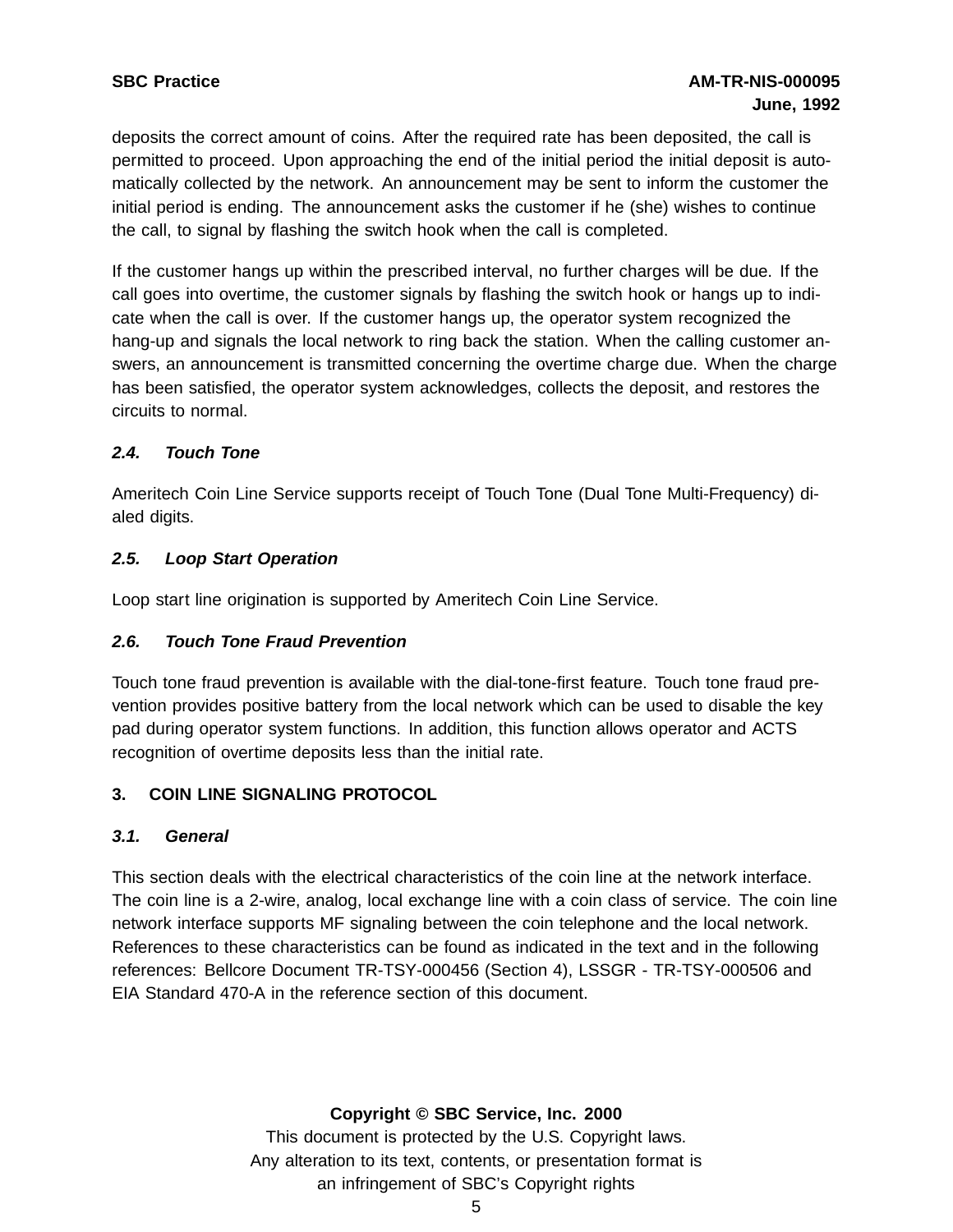# **3.2. Signaling**

This section identifies the various signals sent from the coin telephone set to the local exchange network and from the local exchange network to the telephone set. These signals pertain to the loop-start interface between the network and the coin telephone set.

For the Network Supervision, Dial Tone Detection, Flash Timing, Alerting and Address Signaling (DTMF) interface specifications, refer to documents ANSI T1.401-1988 and Bellcore Document TR-TSY-000456 (Section 4).

DTMF - Dual Tone Multi-Frequency (address signaling) is used with virtually all modern public terminals. This document pertains to DTMF tones; 1 through 0, \* and #. Refer to TR-TSY-000456 and ANSI T1.401-1988 for the signaling specification in the Reference section of this document.

Voice Transmission - Voice transmission characteristics are described in Bellcore Document TR-TSY-000456, EIA Standard 470-A IEEE Standard 269-1983 and IEEE Standard 661-1979. These references are specified in the Reference section.

Flash - If the customer flashes the switch hook on an operator handled coin call, an "operator recall" signal is sent to the operator system for connection to an operator. Refer to LSSGR Section 6 - TR-TSY-000506 and TR-TSY-000528 for the interface specifications.

Coin Station Test Line - The Coin Station Test Line option allows installation or repair forces to make the following operational tests without using the local test desk facilities or requiring the services of an operator.

- Coin presence and ground removal
- Ground and loop resistance
- Loop leakage
- Coin collect
- Coin return
- Coin relay operating time
- Foreign EMF

# **Copyright © SBC Service, Inc. 2000**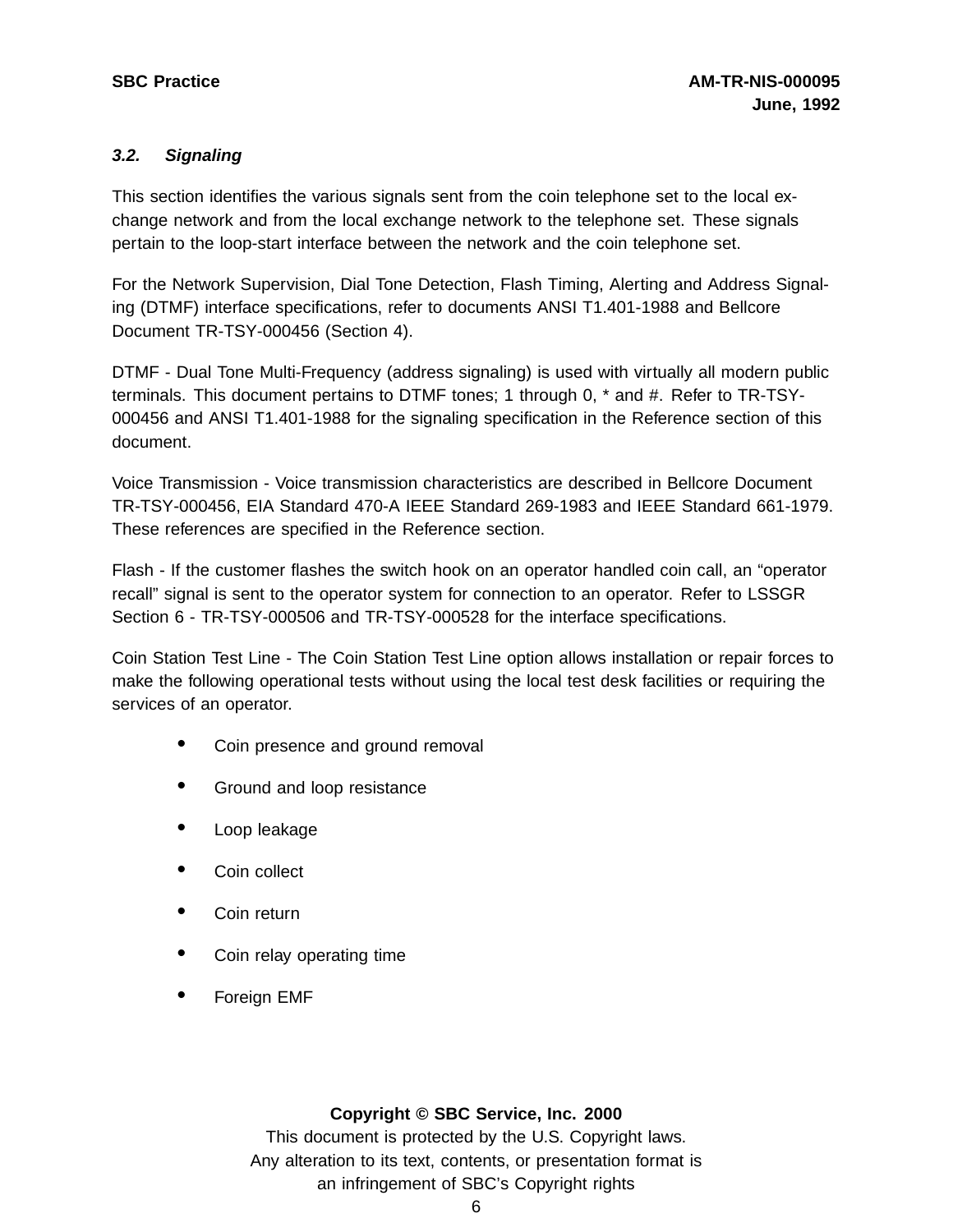These test are initiated at the coin telephone set under test by depositing the initial rate and dialing a local telephone number. Test results are returned to the repair personnel in the form of tones, beeps or rings. Contact the local Ameritech operating company for details.

Network Integrity - The requirements outlines here pertain to terminal characteristics that, if improper, could degrade network performance. Public terminals should be capable of meeting selected requirements contained in Title 47, Part 68, Subpart D of the US Government Code of Federal Regulations.

Customer Signaling - The signals that the customer generates in using this feature is in making 0+, 0- or 1+ calls. Only the usual information signaling (dial tone, audible ringing, etc) is returned to the coin customer. Refer to document LSSGR Section 5 - TR-TSY-000505 and LSSGR Section 6 - TR-TSY-000506.

# **3.3. Coin Operation Signaling**

This section covers the functions that enable the coin telephone set at accept coin as payment for telecommunications services. These requirements pertain to the loop-start, dial tone first, coin line (network interface) that involves a local exchange line that is assigned a "coin" class of service. The coin telephone set must be compatible with the network controlled coin control service specified in this technical reference. Capabilities of the interface to the local switch include the ability to distinguish between valid and nonvalid coins, to confirm to the network that the initial or overtime coin deposits have a been made, to inform the network of the number and denomination of the coins deposited and to respond to network signals for the collection or returning of coins.

Line Polarity - In the coin telephone set's idle or on-hook state, the network provides battery poled negative on the ring lead with respect to the tip lead. This polarity is continued after the telephone set is off-hook and draws line current. Refer to LSSGR Section 6.2 - TR-TSY-000506.

Coin Deposit Tests - On coin calls, an initial coin deposit is required for call completion. The network tests for the initial coin deposit and overtime deposits and coin presence with negative voltages (for initial deposit) and positive voltage (for overtime deposit) applied to the tip lead. Prior to the overtime deposit test, a minimum of 600 milliseconds of talking battery reversal is applied to the ring lead with ground on the tip lead. These test requirements are described in Bellcore Document TR-TSY-000456 - Section 5, TR-TSY-000528 and LSSGR Section 6 - TR-TSY-000596.

Coin Deposit - The coin telephone set should respond to the coin disposal control signals generated by the local network. The coin deposal cycle starts when the network opens the ring lead and applies negative or positive 130 (125 to 135 volts) between the tip lead and ground. This -130 volts and +130 volts may be reversed in different local central offices. For example,

# **Copyright © SBC Service, Inc. 2000**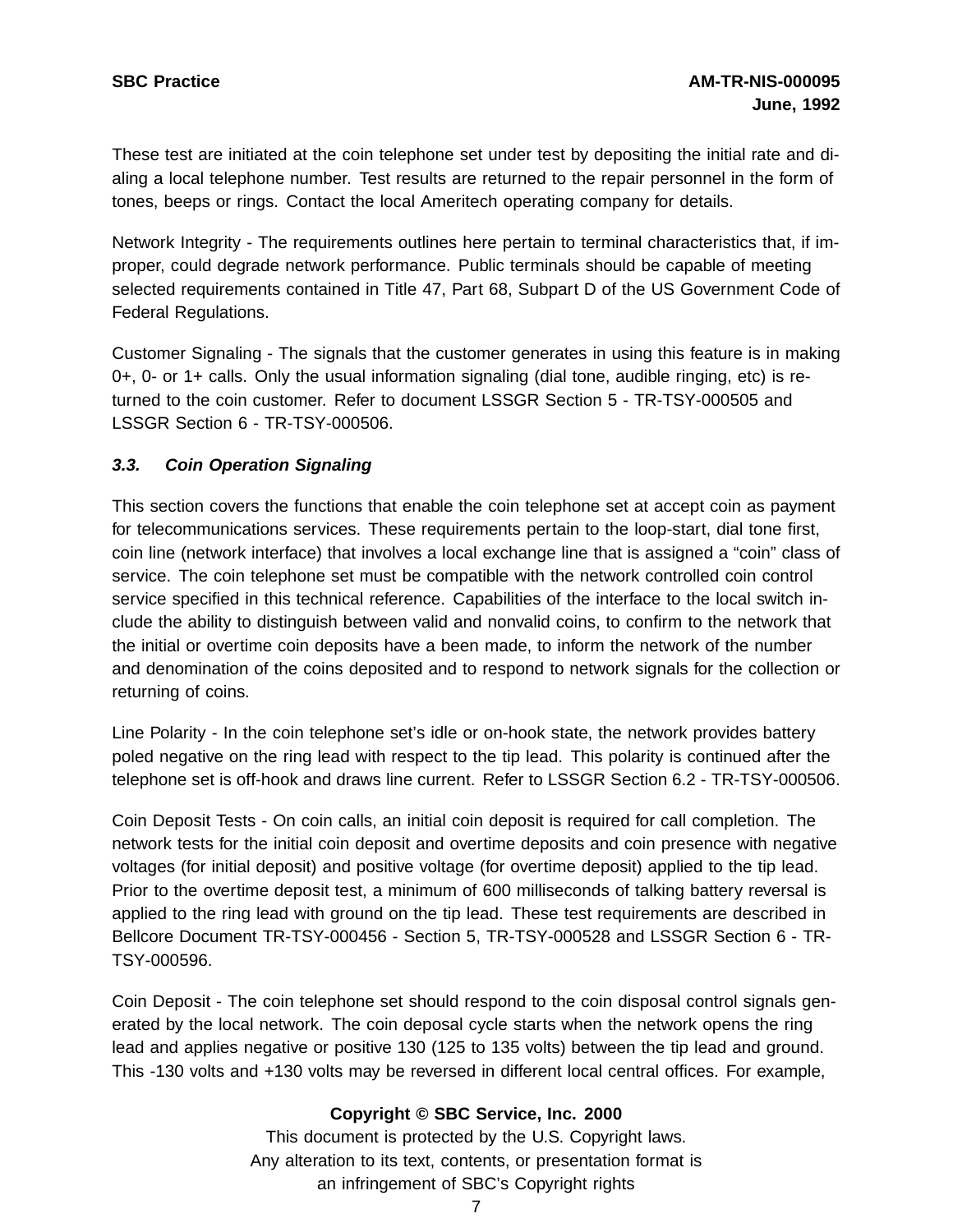one local central office may have -130 volts as coin collect and +130 volts as coin return and another local central office may have +130 volts as coin collect and -130 volts as coin return. Coin telephone installation forces should call the local Ameritech operating company for the correct voltage polarity designation. Refer to Bellcore Document TR-TSY-000528, TR-TSY-000456 - Section 5 and LSSGR Section 6.2 - TR-TSY-000506 for coin deposal information.

Coin Signaling - Coin signals comprise a number of bursts of a two-frequency tone for coin designation. Refer to Bellcore Document TR-TSY-000528 and TR-TSY-000456, Section 5, for coin signaling information.

Stuck Coin - A stuck coin condition exists when a coin fails to respond to a coin disposal action. Requirements for the stuck coin test are identified in LSSGR Section 6.2 - TR-TSY-000506 and TR-TSY-000456.

# **3.4. Operator Systems Coin Signaling**

This section describes the operator coin signaling functionality for the following functions: coin return, coin collect, ringback, operator attached, operator released and operator release/coin collect. These signals consist of a pair of in-band MF tones transmitted simultaneously from the operator system to the local central office. Refer to documents LSSGR Section 5 - TR-TSY-000505, TR-TSY-000528 and TR-TSY-000456.

Coin Collect and Coin Return - Coin collect and coin return signals are generated at the operator system, as in-band MF tones to signal the local central office for disposition of the coins via negative and positive 130 volts.

Ringback - The ringback signal indicates to the local network that ringing current should be applied to the line.

Operator Released - The operator released signal indicates that monitoring for coins has been completed and this condition may be used to enable the dial pad for further use. The local network should apply negative 48 volts to the ring lead for the operator released condition. These signals may be required to implement new service that requires end-to-end signaling.

Operator Attached - The operator attached signal indicates that the operator is monitoring for coins and this condition may be used to disable the dial pad. The operator attached condition causes positive 48 volts to be applied to the line. This signal may be required to prevent red box fraud.

Coin Collect/Operator Released - The coin collect/operator release signal indicates that the monitoring of coin deposits has been completed and that a coin collect action should be performed at the local central office. When this signal is received, the local network performs a coin collect (130 volts) and then an operator release, which connects negative 48 volts.

# **Copyright © SBC Service, Inc. 2000**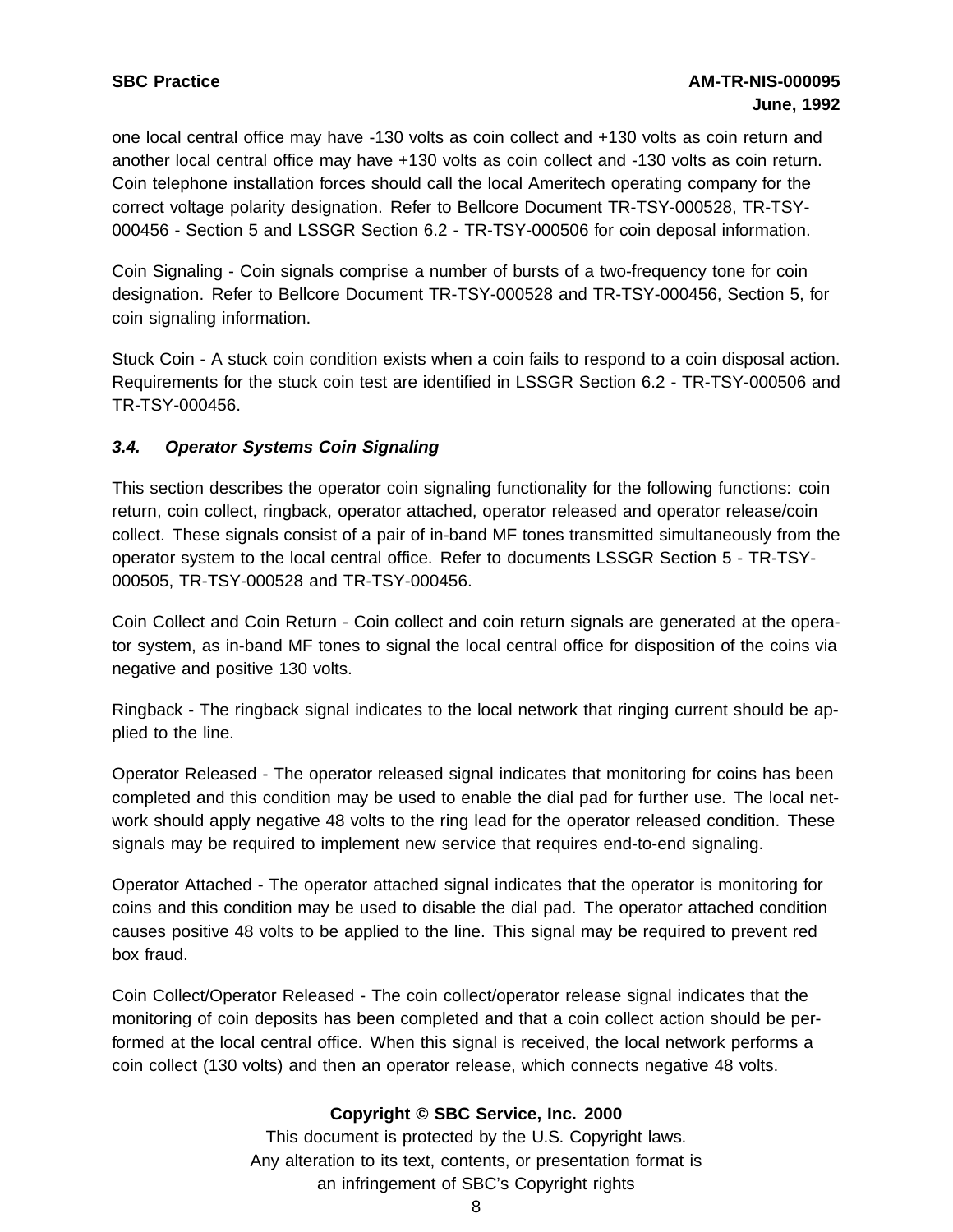# **4. POWER**

This document pertains to the characteristics of line power from the local telephone network. Line power derives DC voltage from sources in the local network. Refer to Bellcore Document TR-TSY-000456, Sections 4 and 8, for coin telephone power information.

# **5. REFERENCES**

# **ANSI Documents:**

• Interface Between Carriers and Customer Installations - Analog Voicegrade Switched Access Lines Using Loop-Start and Ground Start Signaling, ANSI T1.401 - 1988, American National Standards Institute (ANSI).

# **Telcordia (formerly Bellcore) Technical Documents:**

- LATA Switching System Generic Requirements, Section 5, Call Processing, TR-TSY-000505
- LATA Switching System Generic Requirements, Section 6, Signaling, TR-TSY-000506
- LATA Switching System Generic Requirements, Section 6, Signaling, TR-NWT-000506
- LATA Switching Generic Requirements, Section 7, Transmission, TR-TSY-000507
- LATA Switching System Generic Requirements, Section 10, System interfaces, TR-TSY-000510
- LATA Switching System Generic Requirements, Coin and Coin Charge-a-Call, TR-TSY-000528
- Public Terminals Generic Requirements, TR-TSY-000456
- Lightning, Radio Frequency and 60-Hz Disturbances at the Bell Operating Company Network Interface - TR-EOP-000001
- General Requirements for Radio Frequency Interfaces Filters, TR-NWT-001048

# **Copyright © SBC Service, Inc. 2000**